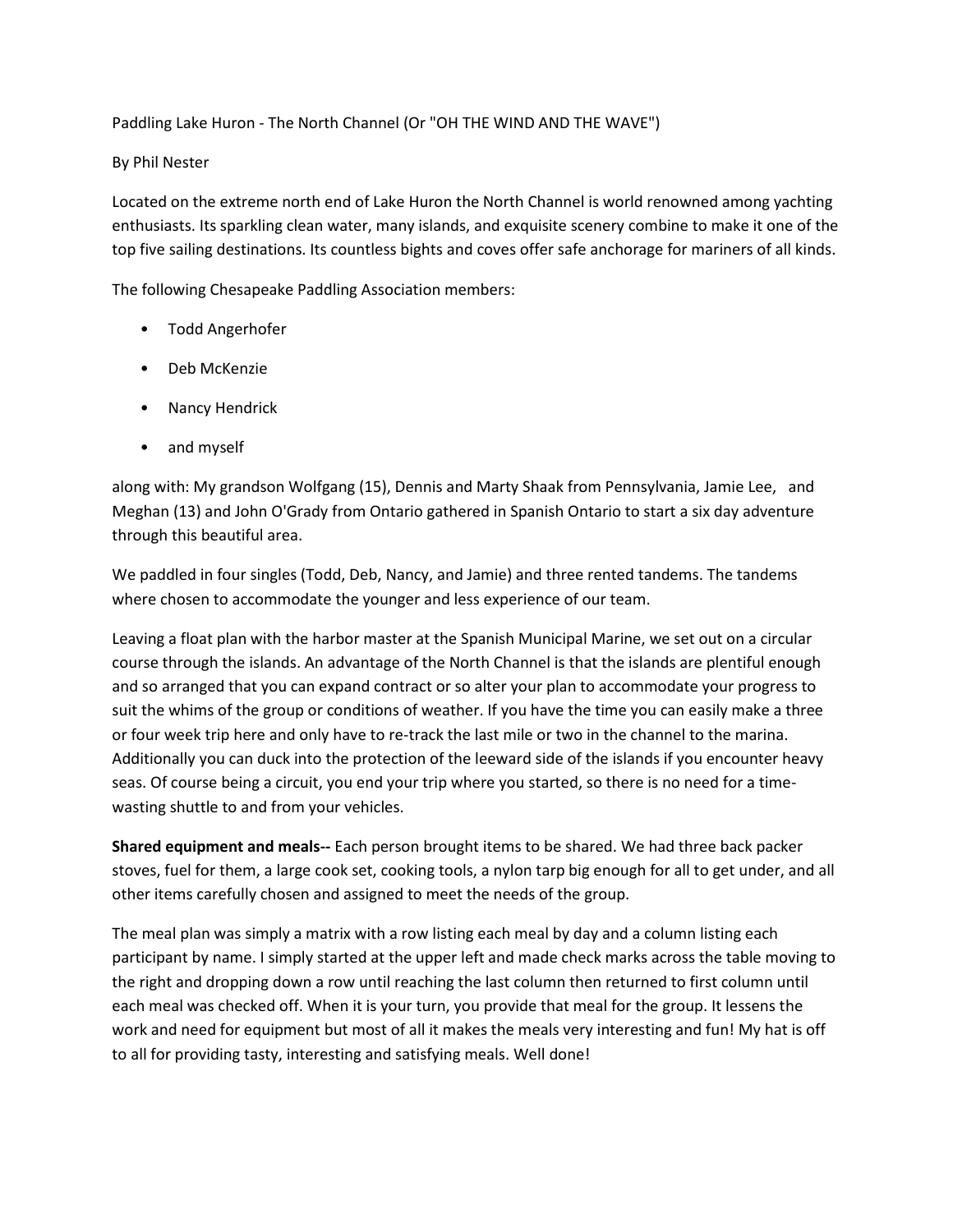**The Course--**Because of the level of experience of some of our members I wanted the early part of our trip to be in the sheltered areas so they could get a feel for big water before venturing out into the main body of the North Channel where the prevailing westerlies on a normal day can kick up ocean size waves over many miles of fetch. First we traveled to the west through the Whalesback on the north side of the huge Aird Island and then a circumnavigation around John and Gowen Islands. Second, we traveled east along the south side of Aird and a string of smaller islands to Crook Island. Third, took us south passed Eagle Island to Hook Island then east through the Benjamins to a circumnavigation of Croker Island. Fourth we headed out to The Sow and Pigs then north for a thorough exploration of the Benjamins and back to Croker. Fifth, we turned north-east to Fox Island, passed Frecette to Hotham Island. Finally we headed east through McBean Channel and Little Detroit Straight, then north to end at the Marina.

**Our Campsites--** We had four sites in all. In two of them we spent two nights. This provided the opportunity to make day trips for exploration besides the obvious advantage of saving set up and pack up time. There are no official camp sites or guide books listing them. Some clues can be extracted from internet searches but most are a matter of searching out a suitable place. This can prove a challenge as it did on our first day. Paddling for miles passed shore line with vertical or steep angled rocks plunging into the water with no place to land had me concerned. Places where you could land offered no flat area where a camp could be set. The rocks were jagged on top making it impossible to set up a camp on them even if you could get up there. We started searching early in the day so as not to be in a pinch as the sun descended. We explored every bight and cove getting out to explore on foot if we could land.

Finally, in a straight between two islands we found a suitable site. It had two little sand beaches on either side of a point with enough area to set our seven tents two rock outcroppings to lounge and cook on, and bear tracks. Dennis asked: "Does it matter to you if there are bear tracks here?" I replied, "The way I see it, the bear was already here. He should be someplace else tonight. "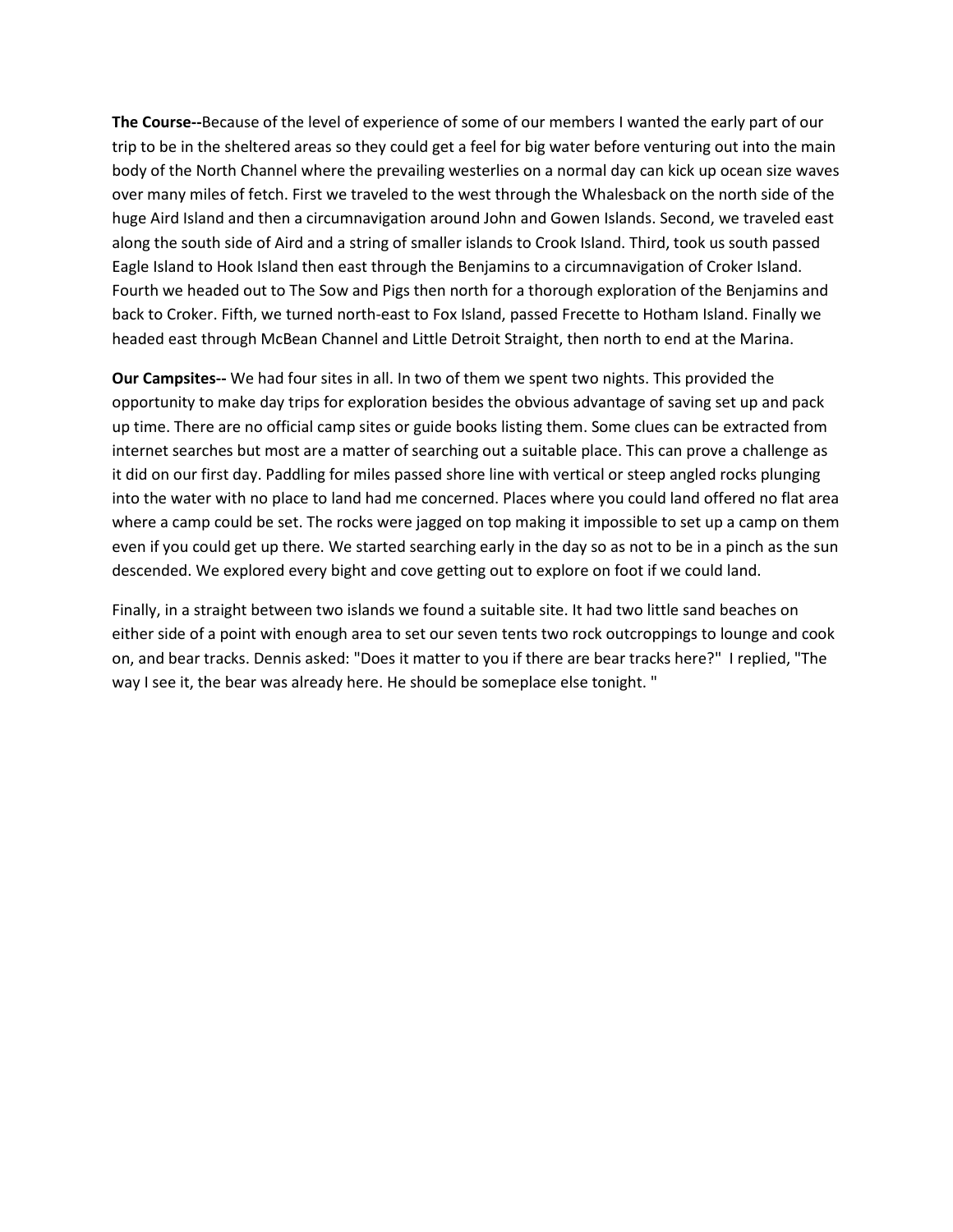

We spent two nights here. The rest of our campsites were easy to find. We passed plenty of beautiful sand beaches that would have made great sites. Our second site was from an internet clue. There should be a site on Crooks Island. We landed in a cove that looked right and found the site with a fire ring, a table made from a few old boards and sticks, and plenty of flat spots in the pines to set our tents. Further into the woods is a boom box with a privacy screen. The rocks and the cove provided good swimming and relaxing. Our third site was the best of all. In the back of a cove on Croker Island is a large crescent shaped sand beach. Behind the beach is a flat bench of land with plenty of space for our tents in the pines. It even has a genuine outhouse with a door. What luxury! We spent two nights in this site.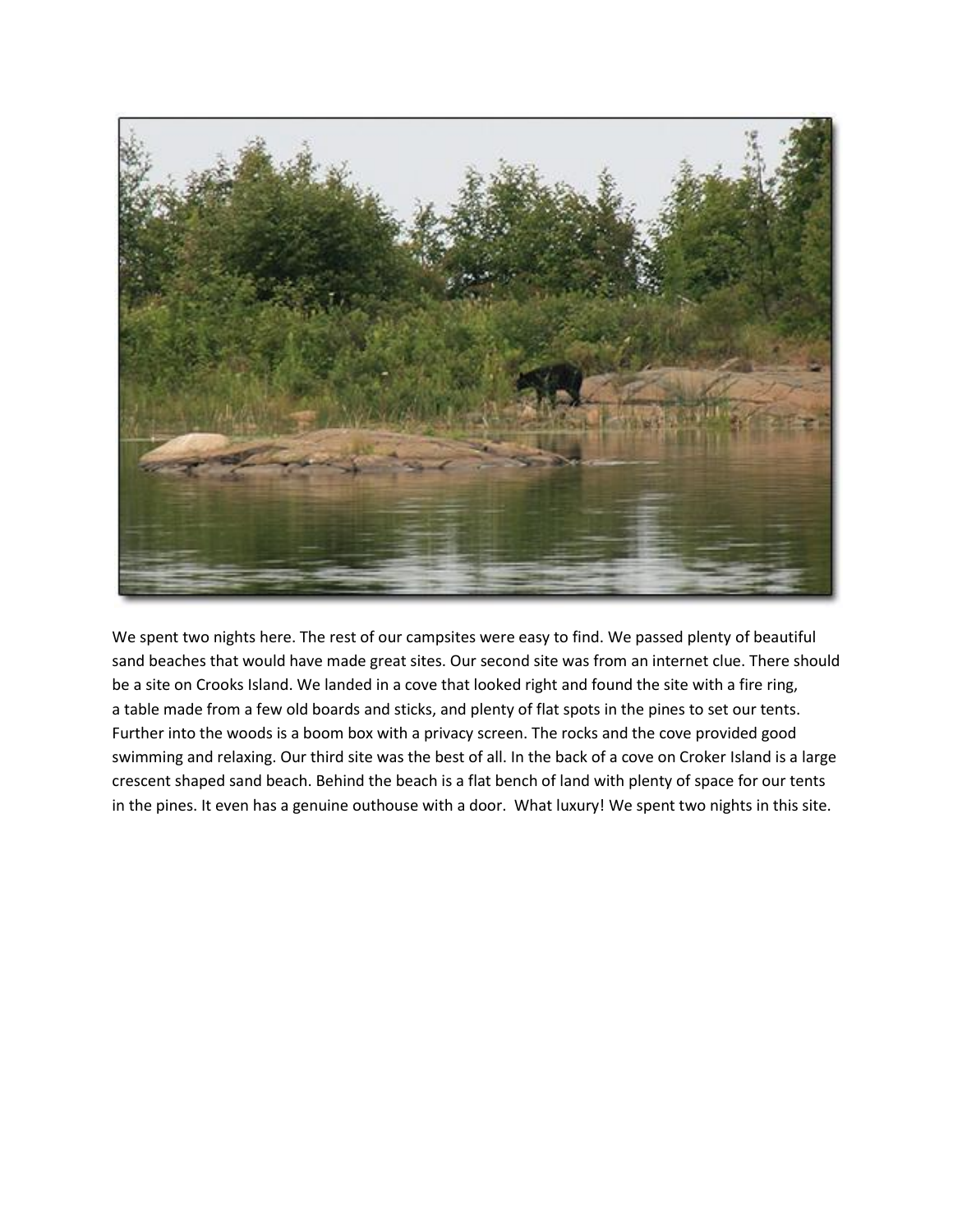

Our fourth and final site was a bushwhacked emergency site (More on that later). It is in a small bight on Hotham Island. There is a pebble beach to land on and a narrow flat strip of land beyond it in front of a dense forest understory. The bight has a muddy bottom that was not good for swimming but there are two nice outcroppings that are good for lounging. Though not perfect, it served our needs well.

**WILDLIFE--**Our wildlife sightings are good on this trip. Most if not all saw the following: Todd reported seeing a pine martin (Growing scarce maybe endangered). Deb watched two foxes playing in a cove near our camp. A beaver swimming from a small island on our starboard to John Island on our port passed in front of the group. We watched two otter (My favorite mammal) playing off our port side between two islands. And remember the bear tracks? Well, he came back the next morning walking slowly along the shore skirting the small bight of our camp. We had plenty of time to photograph him until he finally walked into the forest. Although not a sighting perhaps a hearing happened on our last night. While snug in my sleeping bag, I awake to the sound of something walking stealthily through camp. I hear small twigs and reeds crushing slowly under heavy, cautious steps. No person emerging to the call of nature would sound like that. The next morning Todd reports hearing something in the night too. Big Foot?

**FIRE! ON NORTH BENJAMIN**--While passing the west side of North Benjamin Island we see a column of smoke rising into the air. It looks like a camp fire but as we approach it does not look right. We stop to investigate and find a fire ring on bedrock that has flashed and sparks blown into the dry ground cover nearby. It ignited and spread into a fallen tree. A four or five square meter area has burned and there are several islands of vegetation in the granite bedrock that have been burned off. Fortunately, the southerly wind was blowing such that the fire had not spread far. When the wind shifted to westerly a few hours later the fire would have blown into the heart of the island and it would have probably been turned to toast.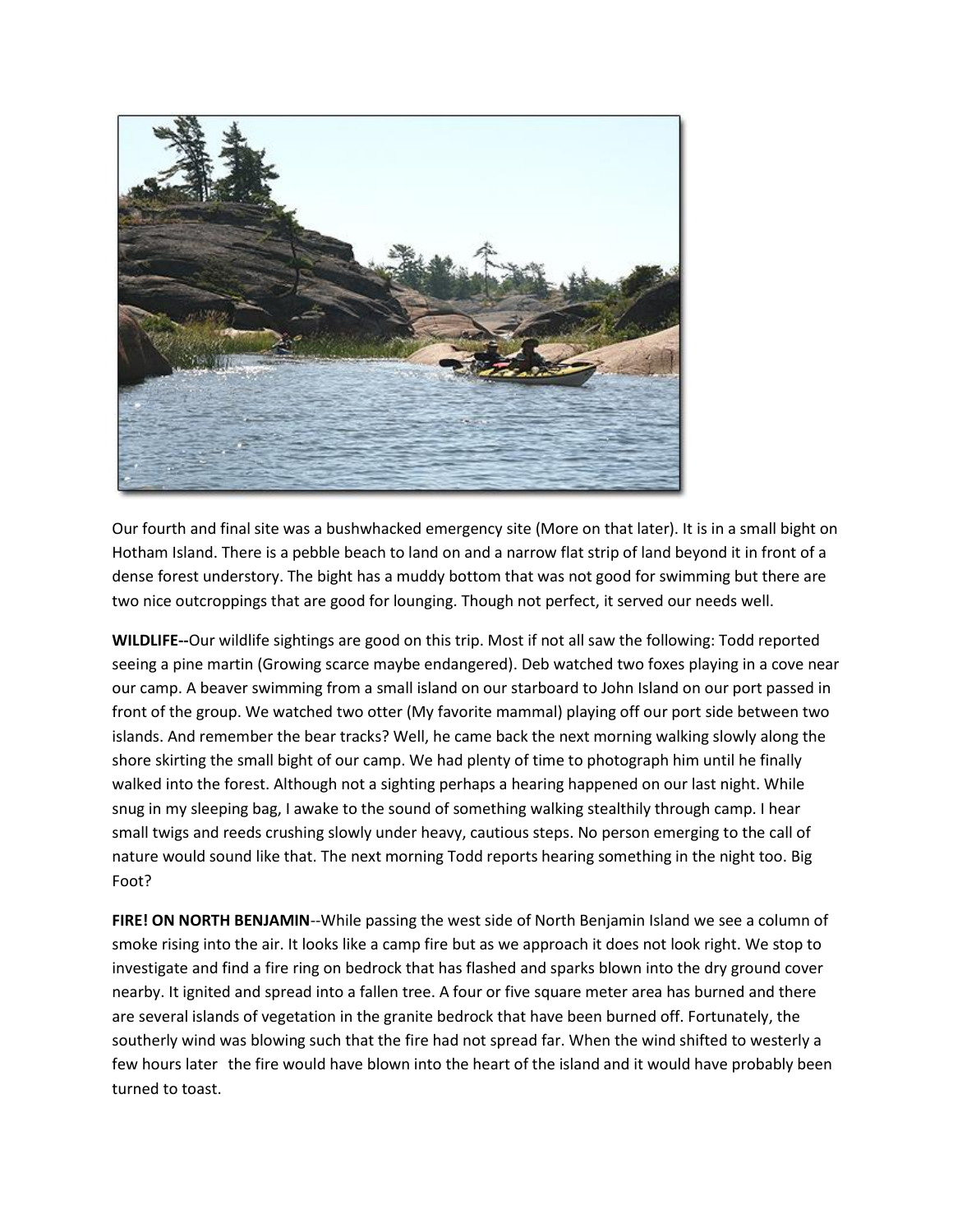Todd had some heavy duty plastic bags that he used to carry water to the fire and put it out. Then he notified the Canadian Coast Guard via his VHF radio of the fire giving the latitude and longitude. Later that evening when we were back in our Croker Island camp, a helicopter circled North Benjamin Island.



**GEOLOGY AND SCENERY--**This is the main reason for visiting The North Channel. (I am not a geologist but it is something like this.) It is an area where at least four types of rock converge. There is shale and lime stone to the south. To the east is white quartzite. The La Cloche Mountains of Killarny visible to the east are famous for this. To the west is schist. And to the north is granite in pink and gray varieties. Now take these interesting rocks and pass countless tons of rivers of ice over them for a few thousand years. Next, let the ice melt away and fill the lake. Then sprinkle with flora and fauna. Finally, toss with the power of great storm winds and voila! You have a glacially sculpted, windblown landscape that is rugged and gorgeous. The Benjamins and Fox Island are the crown jewels of the North Channel featuring beautifully sculpted pink granite. Striations clearly show the direction of the flow of the glaciers as the ice carried debris worked like sandpaper to smooth and form the exposed bedrock surface like a pastry chef forms icing on a cake. A patchwork of lush green foliage with wild blueberries and storm twisted pine weave between the rock formations. They hold many coves and channels to explore.

**THE FOSSIL BED--**In my internet searching, I read of a fossil bed on Hook Island. This is at the edge of the limestone region of The North Channel. Hook Island is about one half square meters in area and is covered in forest. Approaching the island our plan is to look for a spot that might give a clue as to where the fossils may be but the prospect of finding them on such a large island seemed slim. However,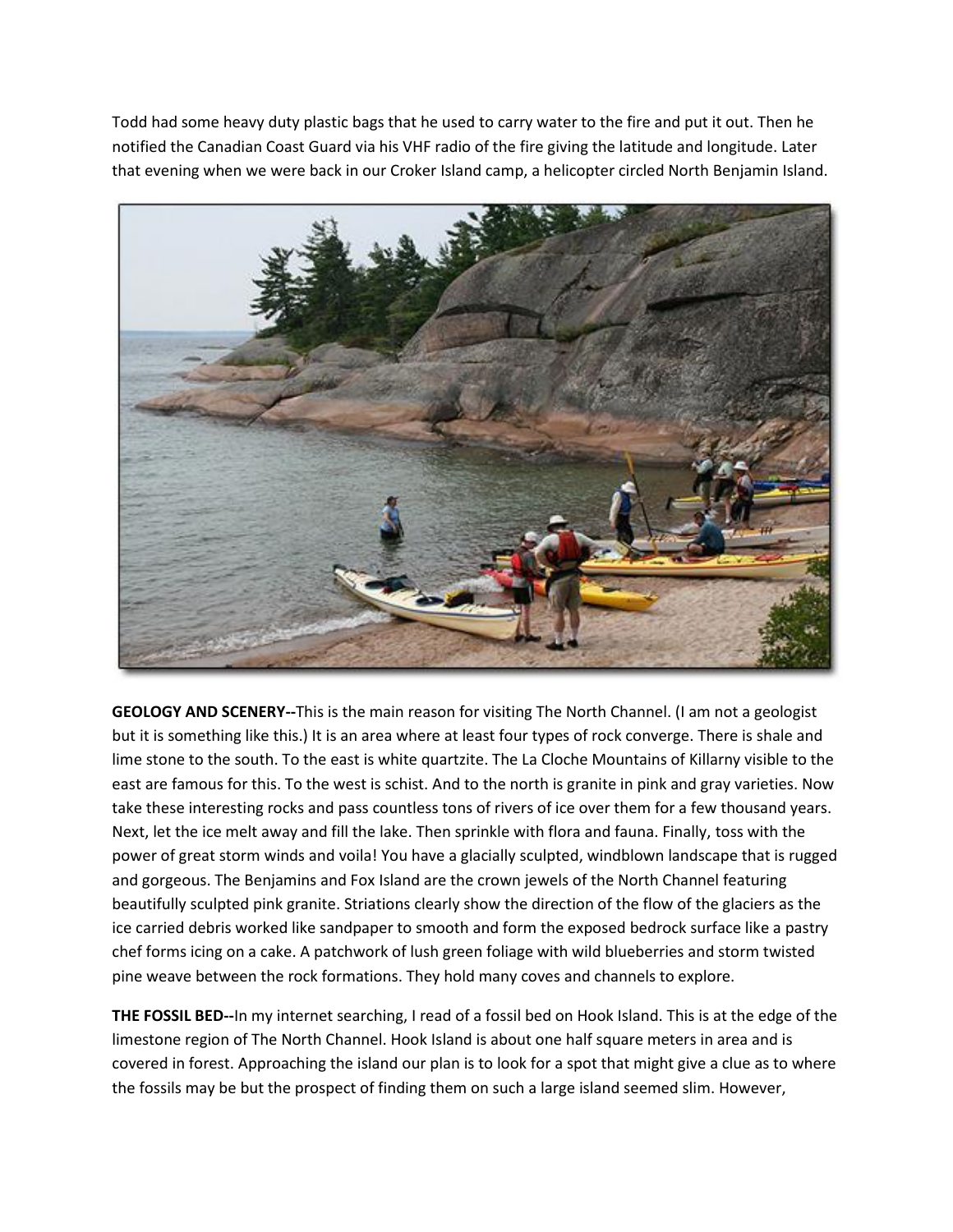as we draw closer to the island, we can see a large exposed horizontal rock, probably limestone, projecting out from the forest and extending for over 100 meters near the shore, about one meter above water level. I thought this is a good place to look as any and I set our course for the middle of this slab. After landing, we walked the five meters to the slab. Stepping up onto it, it becomes immediately clear that we landed at the right spot. The slab is covered with hundreds nay thousands of fossils. One of the first I see is a mollusk about the size of a grape fruit. The spiral cross section of the snail is clearly discernible in the rock. Within centimeters are many smaller snails with the same clarity. There are many distinct types of fossils exposed in the rock, some as large as a half meter in length. There are mollusks.



**THE WEATHER--**We are blessed with wonderful weather. The days are warm and sunny. We only have rain briefly on two days. The air and the water are unusually calm early in the week. This pleases me with the level of experience of some of our members. The wind slowly increases day by day as the week wears on giving them a chance to get used to waves gradually.

On our second to last day we launch with 30 kph winds on our port beam. The wind increases as we paddle and at noon we turn headlong into. As we round Oak Poking we find that the wind has increased yet again as we round the point. First, waves lift the bow of the kayak as it rides up and over the steep crest. Second, the bow hangs suspended over air as the wave passes under the boat. Third, as the buoyancy changes, the bow plunges down into the trough between the waves and spears into the oncoming next wave. Finally, in a tug-of-war between gravity and buoyancy the bow pulls free of the grip of the wave and rises for the next cycle. The ride through the waves is exhilarating, but our progress has slowed to a crawl. John and Meghan, and Wolf and I, lacking the strength of mature bow paddlers, are falling far behind the rest of the paddlers. We try to take advantage of the shore as the wind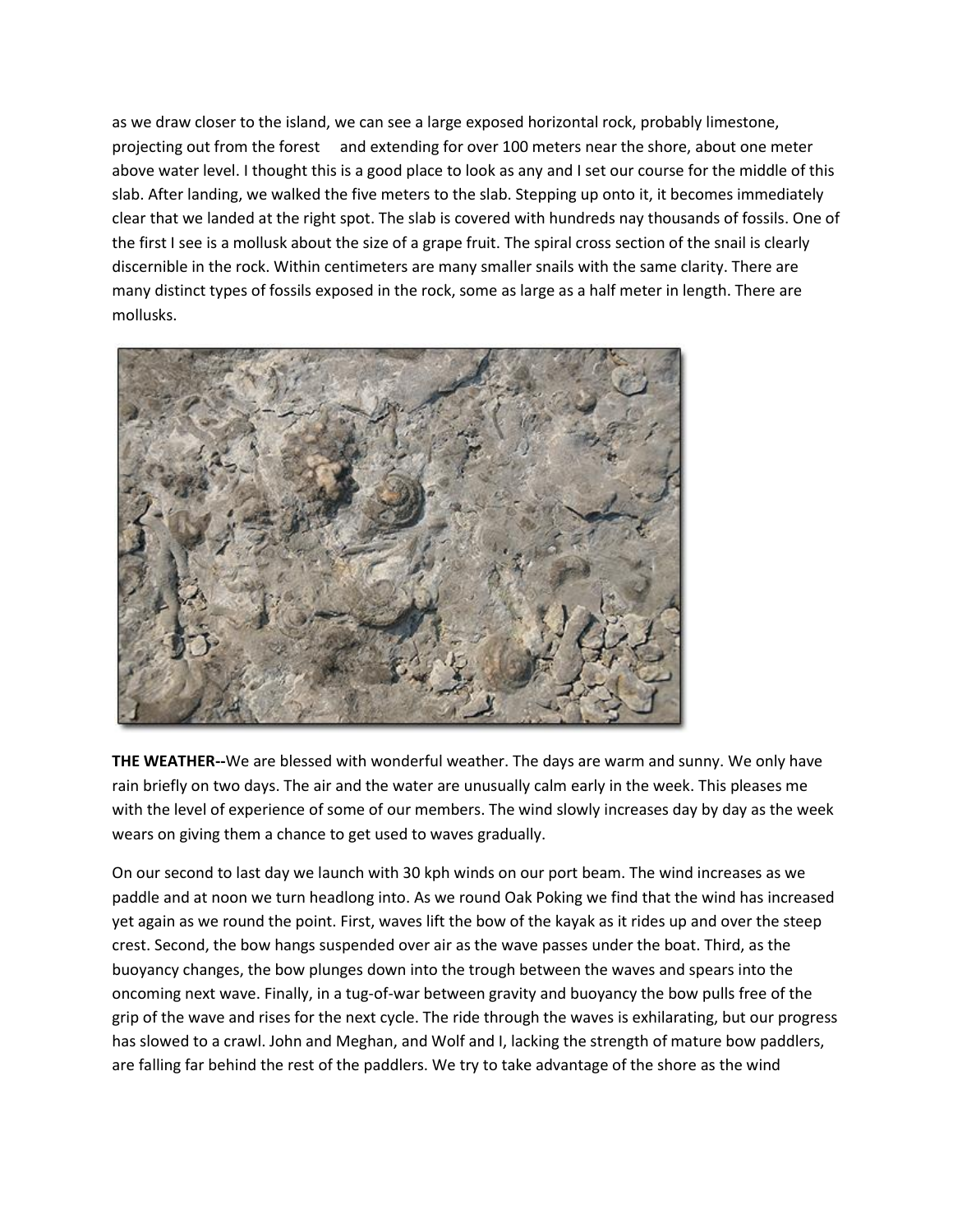theoretically is less there due to the laminar effect of the resistance created by the land, but it is of little if any help.



I unconsciously shift into the mental state of determination that kept me going on other trips against stiff wind when there was no choice but to continue. The others grow farther ahead as I monitor John and Megan's slow progress against the shore line when from far ahead I hear a whistle. I am puzzled by its meaning. Soon Jamie, then Nancy comes back in the opposite direction. Nancy states, "It is stupid to continue." She and Deb whistled for Todd's attention. It takes me a moment to shift gears out of my determined mind set but Nancy is 100% correct. The wind shadow of Aird Island is too many kilometers away and the blow is not predicted to abate until the night. We return to and take refuge behind Oak Point and then set a bushwhack camp in a small sheltered bight on Hotham Island.

**THE CONCLUSION--**The next morning we get an early start. The wind has died. We have twice as far to paddle now as planed for out last day but conditions are good for us to go. It is a relief to paddle easily passed the same shoreline that was so difficult yesterday. Making steady progress we soon paddled the seven kilometers to Little Detroit, the narrow passage between the east end of Aird Island and a narrow peninsula from the Mainland. Turning north for the last leg of our journey we head for the Spanish Municipal Marina. We are now back on schedule. Our bows smoothly cut the water through the pass between Landry Point and Green Island. Then, passed Sproule Islands and through the Fletcher Islands, and finally make our landing at the Marina bringing the 2007 North Channel Kayak expedition full circle.

I checked in with the harbor master to announce our safe return and retrieve our float plan. Then we loaded our kayaks onto our vehicles, had a welcome hot shower at the marina, and then had a great finale lunch in Spanish toasted the trip and each other. Dennis pointed to a mural of a storm swept seascape on the wall saying, "Does that look familiar?" Finally, we said our last good-byes in the parking lot and set out on the long drive home.